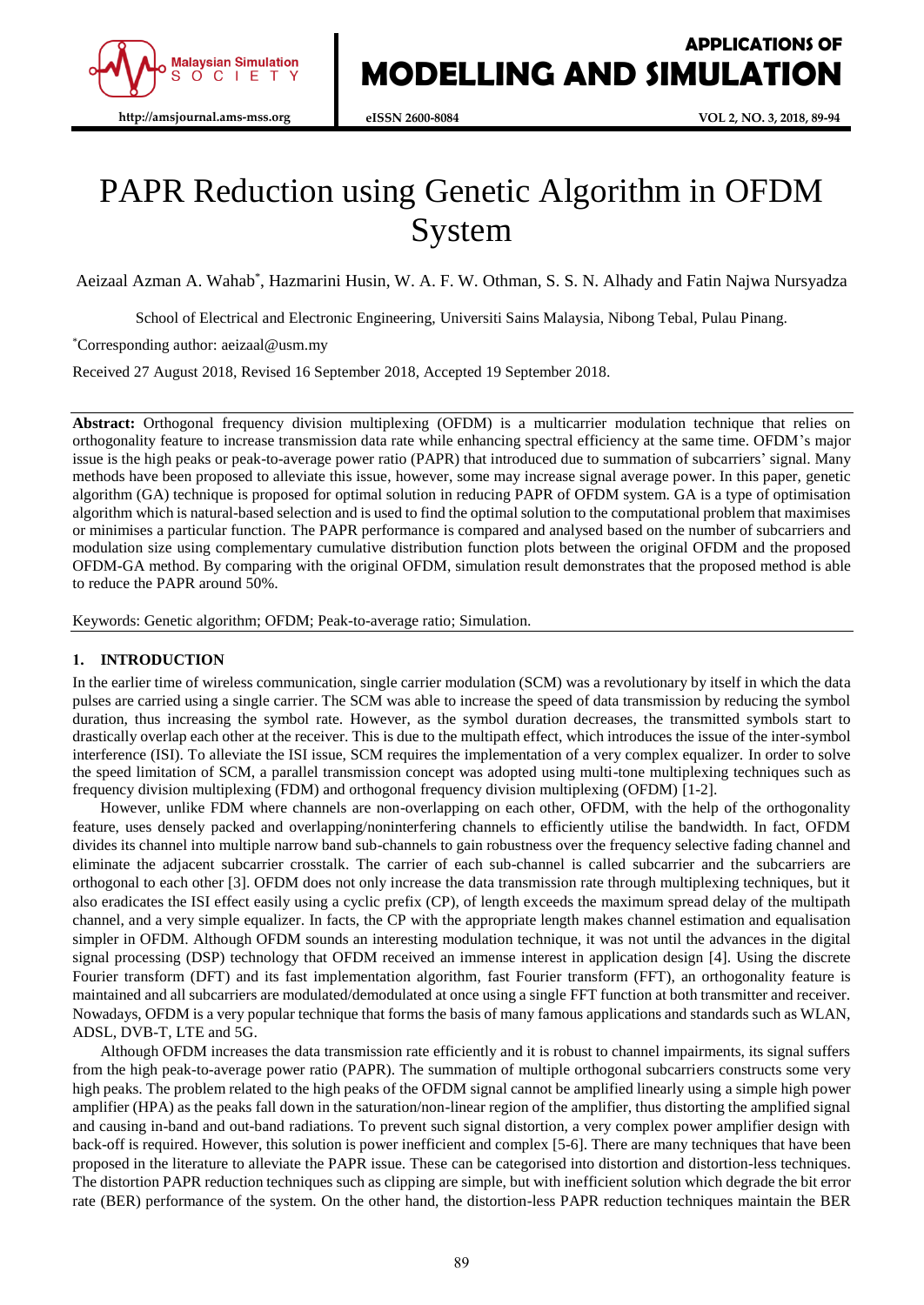performance of the system under certain criteria. Examples of distortion-less techniques are partial transmit sequence (PTS), selective mapping (SLM), tone injection (TI), tone reservation (TR), active constellation extension (ACE) and coding [7].

This paper proposes reduction of PAPR in OFDM system using the genetic algorithm (GA). By using the GA, an optimal solution can be obtained which results in PAPR reduction of the OFDM system. The proposed solution is evaluated for OFDM with 16QAM and 64QAM, and with four subcarriers. The level of PAPR is examined for both the original OFDM and the proposed technique. Besides, simulation results of complimentary cumulative distributive function (CCCF) are also studied.

#### **2. OFDM**

OFDM technique is an interesting multi-tone modulation technique that found its way to broad line of standards and applications that seeks for high data rate, spectral efficiency, robustness against ISI and fading, and design simplicity. The adoption of OFDM as a transmission technique is rapidly growing, and some examples of OFDM based transmission standards includes digital video broadcasting (DVB), digital audio broadcasting (DAB), digital subscriber line (DSL), IEEE 802.11a/g, WiMax and LTE [4]. As the full name implies, the two main basis concept of OFDM are orthogonality feature and parallel transmission through multiplexing technique. Both OFDM and FDM techniques are capable of achieving higher data rate, compared to a single carrier technique, through parallel transmission of data using multiple carriers. However, unlike FDM, OFDM can achieve the same high data transmission rate as FDM with almost half the bandwidth. In other words, with the help of orthogonality, OFDM can achieve almost double the data rate of what can be achieved in FDM using the same bandwidth. Therefore, OFDM is regarded as a bandwidth or spectral efficient modulation technique.

It is interesting to see how the subcarriers in OFDM are so densely packed to the point where they overlap each other but with no interference due to orthogonality feature. If for any reason orthogonality between subcarriers is broken, the subcarriers will interfere with each other and the receiver will not be able to recognise the transmitted data. It is only due to the advances in DSP techniques and manufacturing processes that OFDM is a very popular nowadays despite the fact that this technique was introduced in the mid of 1960s. In fact, the introducing of DFT-based OFDM and the FFT-based OFDM later led to significant complexity reduction of OFDM implementation [6].

In OFDM systems, the baseband operations at the transmitter include mapping the information data bit stream to symbols according to a certain modulation scheme, such as M-Phase Shift Keying (PSK) or M-Quadrature Amplitude Modulation (QAM), a fixed number of successive input data samples are modulated first. The data streams were transmitted simultaneously by number of subcarriers. Each of the sub-carriers is independently modulated and multiplexed. Then it is combined together using inverse FFT (IFFT) at the transmitter side. IFFT is used to produce orthogonal data subcarriers. Let data block of length *N* be represented by a vector.

$$
X = [X_0, X_1, \dots, X_{N-1}]^T
$$
 (1)

Duration of any symbol  $X_k$  in the set *X* is *T* and represents one of the sub-carriers set. The complex data block for the OFDM signal to be transmitted is given by [3] as

$$
x(t) = \frac{1}{\sqrt{N}} \sum_{n=0}^{N-1} X_N e^{j2\pi n\Delta ft} \qquad 0 \le t \le NT
$$

#### **3. PEAK-TO-AVERAGE POWER RATIO (PAPR)**

The PAPR is a related measure that is defined as the peak amplitude squared (peak power) divided by the RMS value squared (average power). The PAPR is mostly used in signal processing applications. As it is a power ratio, it is normally expressed in decibels (dB).

$$
PAPR(x(t)) = \frac{\frac{max}{0 \le t \le T} |x(t)|^2}{P_{av}}
$$
\n
$$
(3)
$$

where

$$
P_{av} = \frac{1}{N} \sum_{k=0}^{N-1} E[|X_k|^2]
$$
\n(4)

The performance of a PAPR reduction scheme is usually demonstrated by three main factors: the CCDF, BER and spectral spreading [4].

#### **3.1 Complementary Cumulative Distributive Function (CCDF)**

The CCDF is the most informative metric used for evaluating of the PAPR, where the PAPR reduction is measured by the amount of CCDF reduction. CCDF provides an indication of the probability of the OFDM signal's envelope exceeding a specified PAPR threshold [4]. Therefore, the CCDF of PAPR provides information about the percentage of OFDM signals that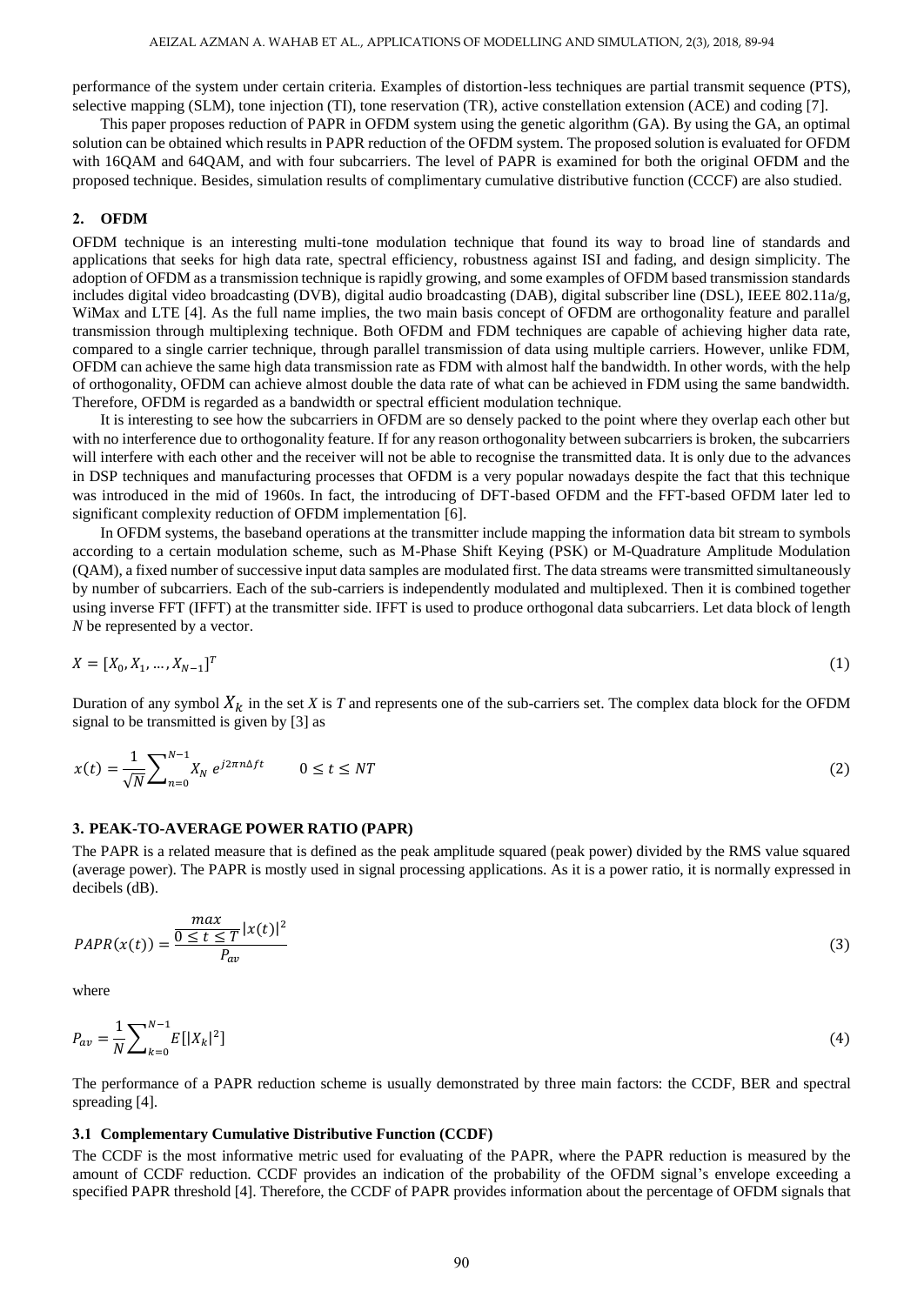have PAPR above a particular level. It denotes the probability that the PAPR of an OFDM symbol exceeds the given threshold PAPR<sub>0</sub>, which can be expressed as:

$$
\mathcal{CCDF} = 1 - P_r \{PAPR > PAPR_0\} \tag{5}
$$

# **3.2 Bit Error Rate (BER)**

The performance of a modulation technique can be quantified in terms of the required signal-to-noise ratio (SNR) to achieve a specific BER. Although the main focus of PAPR reduction techniques is to reduce the CCDF, this is usually achieved at the expense of increasing the BER. Clipping the high peaks of the OFDM signal by the power amplifier (PA) causes a substantial in-band distortion that leads to a higher BER. Other techniques may require that side information be transmitted as well. If the side information is received incorrectly at the receiver, the whole OFDM symbol is recovered in error and the BER performance degrades [4-5].

# **3.3 Spectral Spreading**

Due to the limit imposed on the maximum peak of the OFDM signal by the PA, an increase is encountered in both the in-band and out-of-band distortions. The second causes undesirable increase in the power of the side lobes of the power spectral density (PSD) of the OFDM signal. This effect is referred to as spectral spreading or spectral regrowth. When the nonlinearity of the PA is higher, input back-off (IBO) is smaller, and the spectral spreading is higher. Spectral spreading leads to higher interference between the sub-bands of the OFDM signal, unless the frequency separation between adjacent subcarriers is also increased to maintain orthogonality. However, this solution has the disadvantage of lowering the spectral efficiency [4].

# **4. GENETIC ALGORITHM (GA)**

Optimisation is the process of modifying the inputs or characteristics of a device, and mathematical process to obtain minimum or maximum of the output. GA is one of the most popular techniques in the Evolutionary Algorithms. In addition, GA-based methods offer favourable optimisation strategies as they are easy to implement. In this work, by employing the GA method with a selected fitness function, an optimum candidate signal is obtained which produce better approximation to the optimal solution.

The fitness function equation is:

$$
F_i(x(t)) = \frac{1}{10 \log PAPR\ (x(t))}
$$
\n<sup>(6)</sup>

where  $F_i$  is a fitness function and  $x(t)$  is OFMD signal. With an optimal solution, a better PAPR performance is obtained as proved through [8] and [9]. GA use binary vector consisting of 0's and 1's as chromosomes, so that the string of binary bits provides the genetic information. Figure 1 shows the process flow of GA at each stage and Figure 2 illustrates the GA process.

## **4.1 Initialisation**

The genetic algorithm starts with an elementary population comprised of random chromosomes which includes genes with a sequence of 0 s or 1 s. Afterward, the algorithm leads individuals to achieve an optimum solution by the way of repetitive processes including crossover and selection operators. There are two ways to develop a new population [7], which are steadystate GA and generational GA. In the case of the former, one or two members in the population are replaced, whereas the generational GA replaces all the generated individuals of a generation at the same time.

#### **4.2 Selection**

At every successive generation, a new generation is developed through adopting members of the current generation to mate on the bases of their fitness. The individuals with higher fitness score have higher chance for being selected, the process which results in preferential adoption of the best solution. Majority of the functions include a stochastically designed element for adopting small number of less fit individuals for sake of keeping diversity in the population [6]. Among the many selection methods, Roulette-Wheel is adopted in this work to differentiate proper individuals with the probability of:

$$
P_i = \frac{C_i}{\sum_{i=1}^n C_i} \tag{10}
$$

where  $C_i$  is a fitness chromosome and *n* is a population size. According to the Roulette-Wheel, each individual is assigned a value between 0 and 1.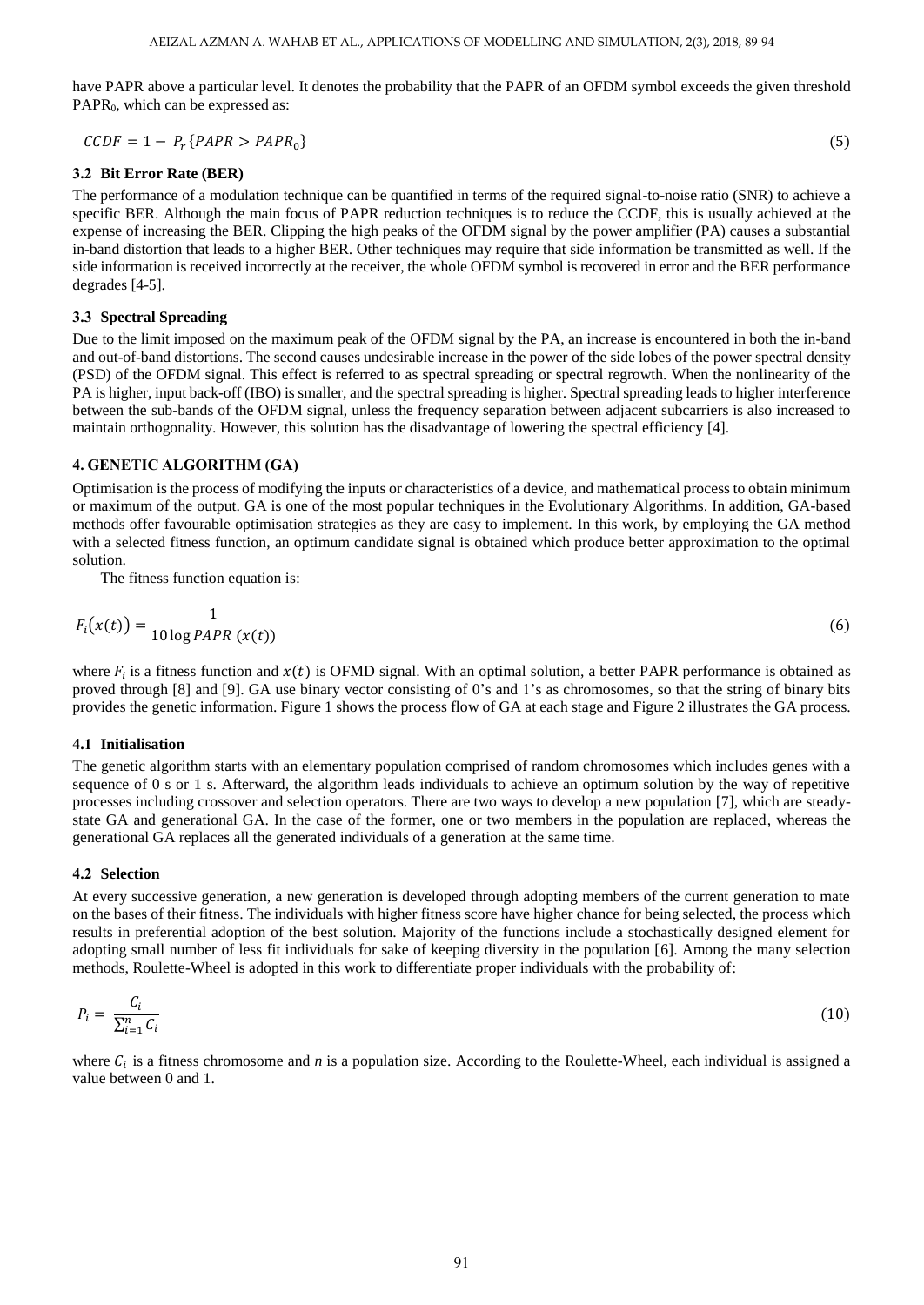

Figure 1. GA flow in OFDM system



Figure 2. Illustration of GA procedure [7]

## **4.3 Crossover**

The crossover or reproduction process create the major step toward production. Certainly, reproductive process, which inherited characteristics are transferred from one generation to the next generation, is simulated. In the reproduction process, crossover process adopts a couple of individuals as the parents through breeding selection process. The process continues to reach the desired size in the new population.

# **4.4 Mutation**

Crossover operation of GA cannot generate quite different offsprings from their parents because the acquired information is used to crossover the chromosomes. An alternate operator, mutation, can search new areas in contrast to the crossover. Crossover is referred as exploitation operator whereas the mutation is exploration one. With a mutation probability, it mutate a new offspring at each data.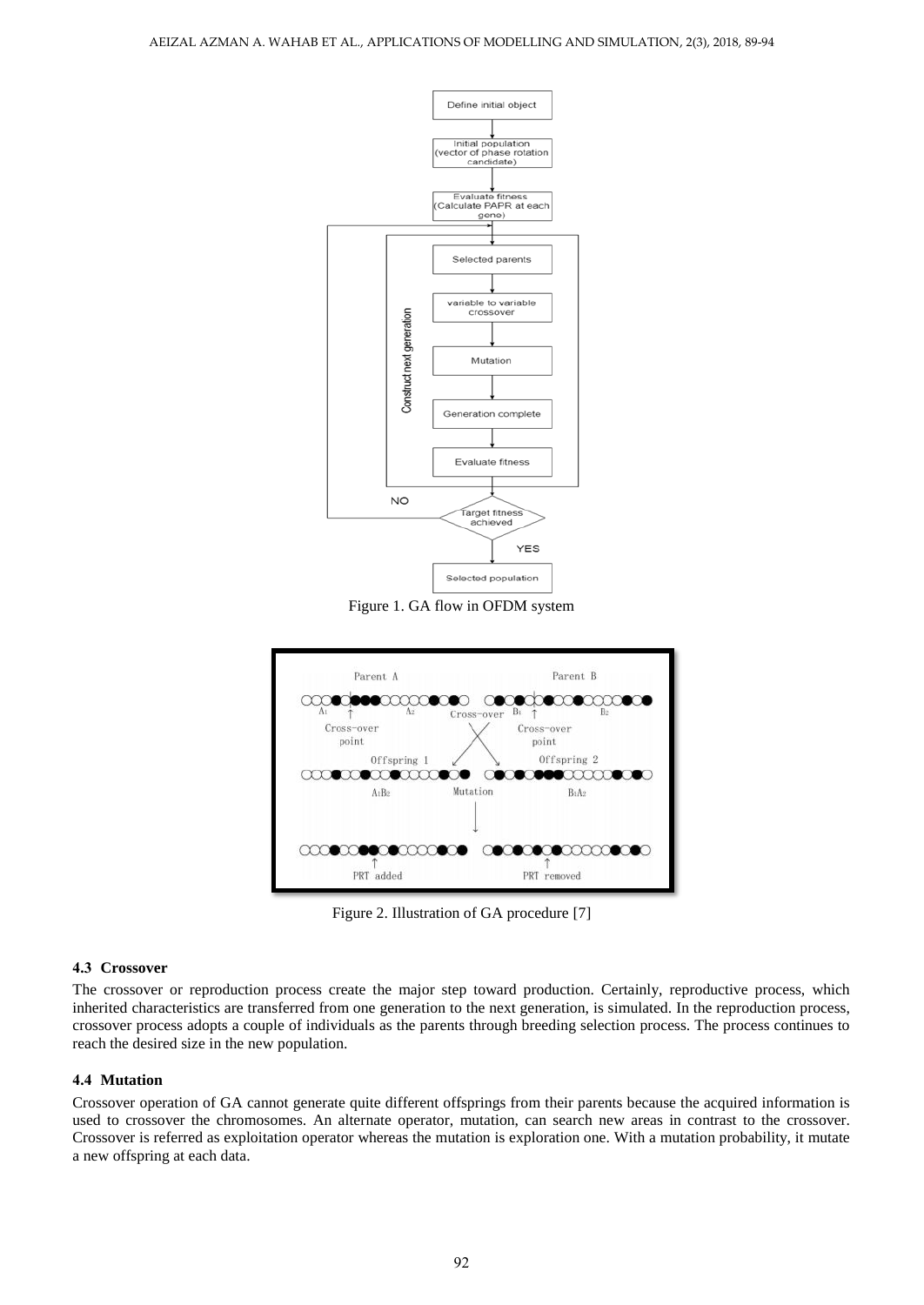# **5. RESULTS AND DISCUSSION**

Figure 3 shows the flow of the proposed method (OFDM-GA) in a block diagram*.* Firstly, the input data is transmitted, and converted from series to parallel using a series-to-parallel converter. Next, QAM is implemented into the data. IFFT is used to transform the multiple frequency domain samples to time domain samples [6]. The time domain samples will then be used in GA as a data to reduce the PAPR, and the OFDM signal is transmitted. Simulations were conducted using the original OFDM and the proposed method with 16QAM and 64QAM modulation, and with four different subcarriers.



Figure 3. Block diagram of OFDM-GA

Table 1 shows PAPR results for the original OFDM, with subcarriers of 64, 128, 256 and 512. It can be shown that the PAPR values increase when the number of subcarrier increases for both 16QAM and 64QAM modulation.

| N/                | PAPR (dB) |      |      |      |  |
|-------------------|-----------|------|------|------|--|
| <b>Modulation</b> | 64        | 128  | 256  | 512  |  |
| 160AM             | 22.2      | 23.8 | 24.5 | 26.0 |  |
| 64OAM             | 23.0      | 24.0 | 25.5 | 27.0 |  |

Table 1. PARR for original OFDM

On the other hand, Table 2 shows the improvement of PAPR values when the GA method is applied to the OFDM system for all subcarriers. For example, about 13 dB PAPR reduction was achieved for a case with 512 number of subcarriers and 16QAM.

| N/                | PAPR (dB) |      |      |      |  |
|-------------------|-----------|------|------|------|--|
| <b>Modulation</b> | 64        | 128  | 256  | 512  |  |
| 16QAM             | 14.2      | 12.8 | 13.0 | 12.5 |  |
| 640AM             | 14.2      | 13.5 | 13.0 | 12.5 |  |

Table 2. PARR for OFDM-GA

### **5.1 Results of CCDF**

The simulation performance for the original OFDM and the GA-OFDM algorithms using different numbers of subcarriers is presented in Figures 4 and 5. It can be noted from the CCDF plots, that the PAPR is gradually promoted by increasing the numbers of sub-carriers. As the number of sub-carrier increases, the PAPR also improves. It can also been seen that when  $N =$ 64 and 16QAM, the PAPR of OFDM scheme was approximately 24 dB, whereas with GA-OFDM, PAPR reduced to approximately 14 dB with CCDF of  $10^{-3}$ . In addition, when  $N = 128$ ,  $N = 256$  and  $N = 512$ , after applying GA-OFDM, PAPR was observed to be 12.8 dB, 13.0 dB and 12.5 dB respectively with CCDF of  $10^{-3}$ . It was observed that the quantity improvement in PAPR was dependent on the number of sub-carriers used for OFDM generation, and the optimisation algorithms provided improvement in the PAPR performance in each case. The results showed that GA-OFDM is an effective technique for reducing the PAPR of OFDM system, even with the large number of sub-carriers.

#### **6. CONCLUSION**

In this paper, GA has been used to reduce PAPR of an OFDM signal. The proposed method OFDM-GA has been simulated with different number of subcarriers and QAM modulations. The performance of PAPR has been evaluated based on the level of PAPR and the CCDF plots as compared to the original OFDM. Simulation results demonstrate that the GA method outperformed the original PAPR, with significant reductions.